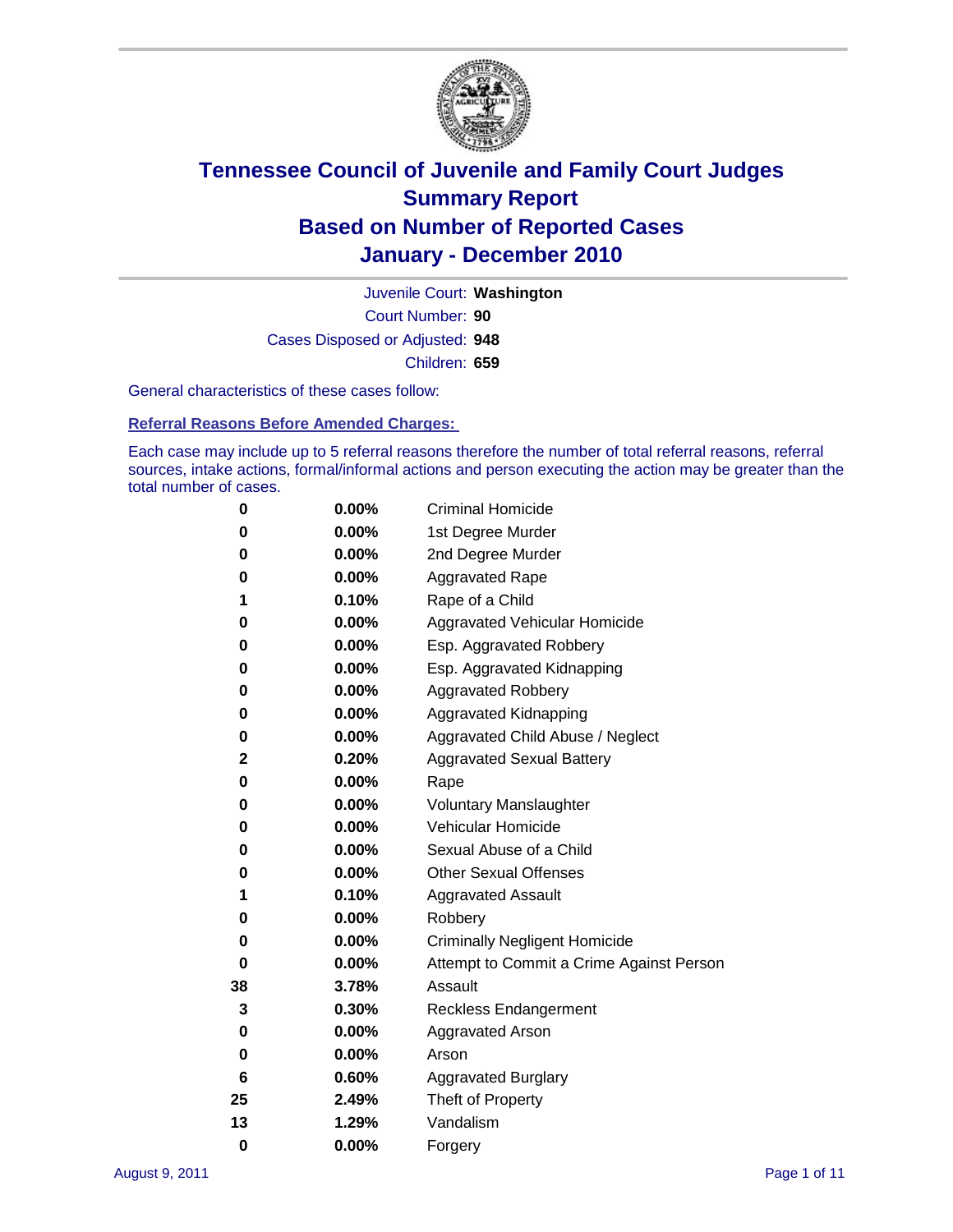

Court Number: **90** Juvenile Court: **Washington** Cases Disposed or Adjusted: **948** Children: **659**

#### **Referral Reasons Before Amended Charges:**

Each case may include up to 5 referral reasons therefore the number of total referral reasons, referral sources, intake actions, formal/informal actions and person executing the action may be greater than the total number of cases.

| $\pmb{0}$    | 0.00%    | <b>Worthless Checks</b>                                     |
|--------------|----------|-------------------------------------------------------------|
| 0            | 0.00%    | Illegal Possession / Fraudulent Use of Credit / Debit Cards |
| 3            | 0.30%    | <b>Burglary</b>                                             |
| 3            | 0.30%    | Unauthorized Use of a Vehicle                               |
| 0            | $0.00\%$ | <b>Cruelty to Animals</b>                                   |
| $\bf{0}$     | 0.00%    | Sale of Controlled Substances                               |
| 31           | 3.08%    | <b>Other Drug Offenses</b>                                  |
| 9            | 0.90%    | Possession of Controlled Substances                         |
| 0            | $0.00\%$ | <b>Criminal Attempt</b>                                     |
| $\mathbf 2$  | 0.20%    | Carrying Weapons on School Property                         |
| $\mathbf 2$  | 0.20%    | Unlawful Carrying / Possession of a Weapon                  |
| 1            | 0.10%    | <b>Evading Arrest</b>                                       |
| 0            | 0.00%    | Escape                                                      |
| $\mathbf{2}$ | 0.20%    | Driving Under Influence (DUI)                               |
| 20           | 1.99%    | Possession / Consumption of Alcohol                         |
| 1            | 0.10%    | Resisting Stop, Frisk, Halt, Arrest or Search               |
| 0            | $0.00\%$ | <b>Aggravated Criminal Trespass</b>                         |
| 1            | 0.10%    | Harassment                                                  |
| 1            | 0.10%    | Failure to Appear                                           |
| 4            | 0.40%    | Filing a False Police Report                                |
| 1            | 0.10%    | Criminal Impersonation                                      |
| 6            | 0.60%    | <b>Disorderly Conduct</b>                                   |
| 1            | 0.10%    | <b>Criminal Trespass</b>                                    |
| 2            | 0.20%    | Public Intoxication                                         |
| 0            | $0.00\%$ | Gambling                                                    |
| 142          | 14.13%   | Traffic                                                     |
| 0            | $0.00\%$ | <b>Local Ordinances</b>                                     |
| 4            | 0.40%    | Violation of Wildlife Regulations                           |
| 0            | $0.00\%$ | Contempt of Court                                           |
| 46           | 4.58%    | Violation of Probation                                      |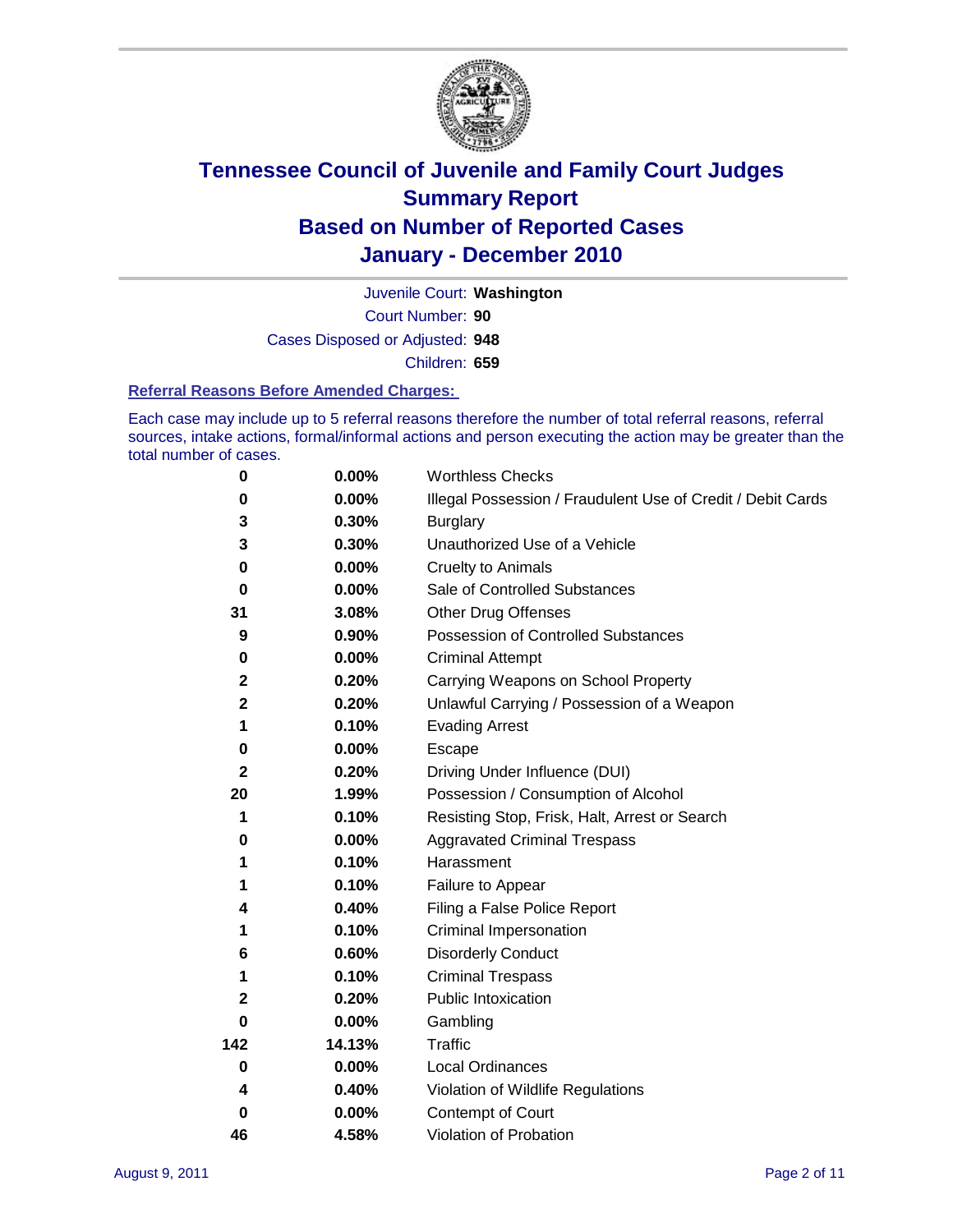

Court Number: **90** Juvenile Court: **Washington** Cases Disposed or Adjusted: **948** Children: **659**

#### **Referral Reasons Before Amended Charges:**

Each case may include up to 5 referral reasons therefore the number of total referral reasons, referral sources, intake actions, formal/informal actions and person executing the action may be greater than the total number of cases.

| 0     | 0.00%   | Violation of Aftercare                 |
|-------|---------|----------------------------------------|
| 23    | 2.29%   | <b>Unruly Behavior</b>                 |
| 20    | 1.99%   | Truancy                                |
| 0     | 0.00%   | In-State Runaway                       |
| 1     | 0.10%   | Out-of-State Runaway                   |
| 57    | 5.67%   | Possession of Tobacco Products         |
| 0     | 0.00%   | Violation of a Valid Court Order       |
| 4     | 0.40%   | Violation of Curfew                    |
| 0     | 0.00%   | <b>Sexually Abused Child</b>           |
| 0     | 0.00%   | <b>Physically Abused Child</b>         |
| 34    | 3.38%   | Dependency / Neglect                   |
| 12    | 1.19%   | <b>Termination of Parental Rights</b>  |
| 33    | 3.28%   | <b>Violation of Pretrial Diversion</b> |
| 6     | 0.60%   | Violation of Informal Adjustment       |
| 335   | 33.33%  | <b>Judicial Review</b>                 |
| 0     | 0.00%   | <b>Administrative Review</b>           |
| 0     | 0.00%   | <b>Foster Care Review</b>              |
| 81    | 8.06%   | Custody                                |
| 9     | 0.90%   | Visitation                             |
| 3     | 0.30%   | Paternity / Legitimation               |
| 2     | 0.20%   | <b>Child Support</b>                   |
| 0     | 0.00%   | <b>Request for Medical Treatment</b>   |
| 0     | 0.00%   | <b>Consent to Marry</b>                |
| 14    | 1.39%   | Other                                  |
| 1,005 | 100.00% | <b>Total Referrals</b>                 |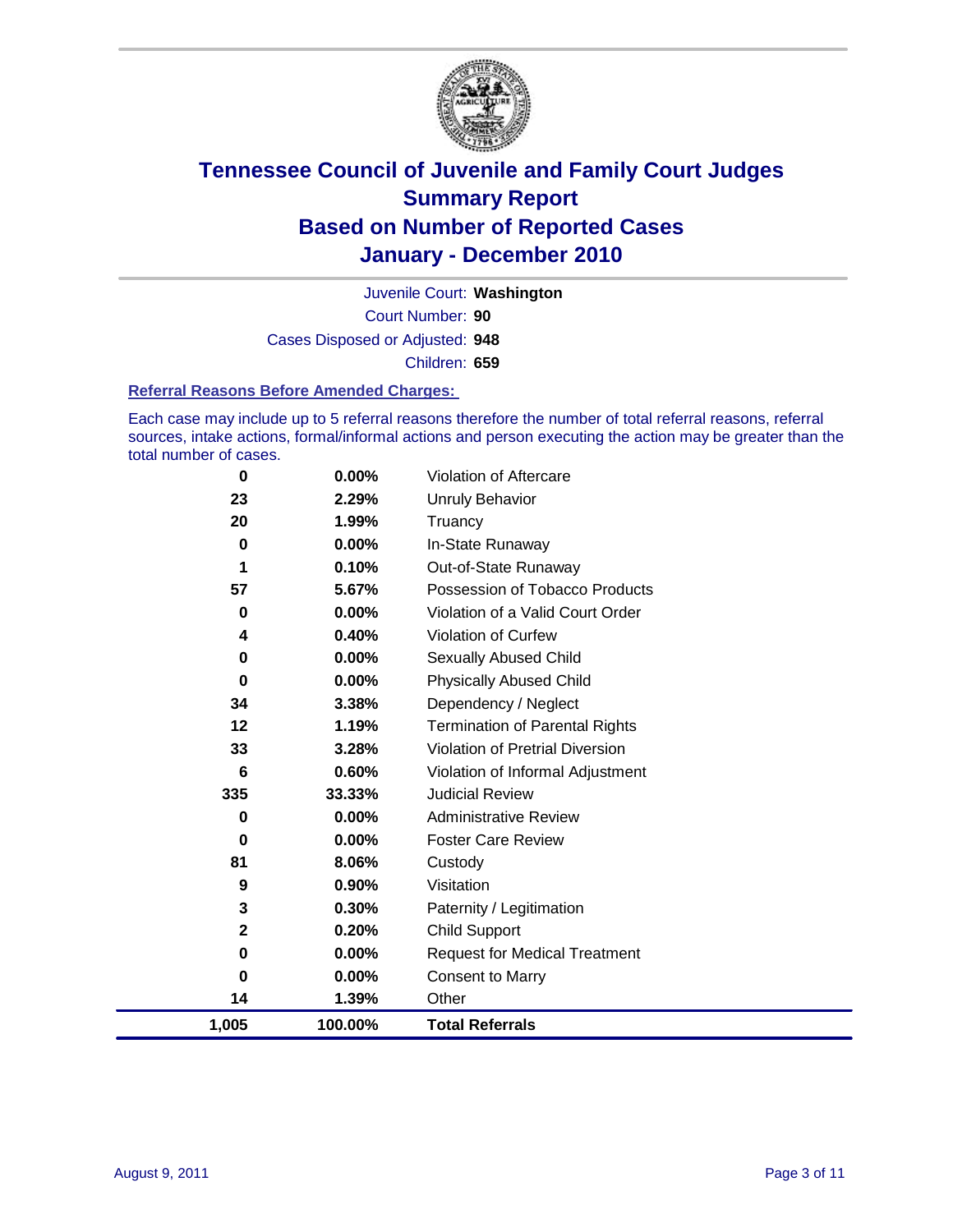

|                            | Juvenile Court: Washington      |                                   |  |  |  |
|----------------------------|---------------------------------|-----------------------------------|--|--|--|
|                            | Court Number: 90                |                                   |  |  |  |
|                            | Cases Disposed or Adjusted: 948 |                                   |  |  |  |
|                            |                                 | Children: 659                     |  |  |  |
| <b>Referral Sources: 1</b> |                                 |                                   |  |  |  |
| 335                        | 33.33%                          | <b>Law Enforcement</b>            |  |  |  |
| 36                         | 3.58%                           | Parents                           |  |  |  |
| 67                         | 6.67%                           | <b>Relatives</b>                  |  |  |  |
| 1                          | 0.10%                           | Self                              |  |  |  |
| 102                        | 10.15%                          | School                            |  |  |  |
| 1                          | 0.10%                           | <b>CSA</b>                        |  |  |  |
| 79                         | 7.86%                           | <b>DCS</b>                        |  |  |  |
| 0                          | 0.00%                           | Other State Department            |  |  |  |
| $\bf{0}$                   | 0.00%                           | <b>District Attorney's Office</b> |  |  |  |
| 367                        | 36.52%                          | <b>Court Staff</b>                |  |  |  |
| 0                          | 0.00%                           | Social Agency                     |  |  |  |
| 6                          | 0.60%                           | <b>Other Court</b>                |  |  |  |
| $\mathbf{2}$               | 0.20%                           | Victim                            |  |  |  |
| $\mathbf 0$                | 0.00%                           | Child & Parent                    |  |  |  |
| 0                          | 0.00%                           | Hospital                          |  |  |  |
| 0                          | 0.00%                           | Unknown                           |  |  |  |
| 9                          | 0.90%                           | Other                             |  |  |  |
| 1,005                      | 100.00%                         | <b>Total Referral Sources</b>     |  |  |  |
|                            |                                 |                                   |  |  |  |

### **Age of Child at Referral: 2**

| 659 | 100.00% | <b>Total Child Count</b> |
|-----|---------|--------------------------|
| 0   | 0.00%   | <b>Unknown</b>           |
| 1   | 0.15%   | Ages 19 and Over         |
| 232 | 35.20%  | Ages 17 through 18       |
| 233 | 35.36%  | Ages 15 through 16       |
| 66  | 10.02%  | Ages 13 through 14       |
| 22  | 3.34%   | Ages 11 through 12       |
| 105 | 15.93%  | Ages 10 and Under        |
|     |         |                          |

<sup>1</sup> If different than number of Referral Reasons (1005), verify accuracy of your court's data.

<sup>2</sup> One child could be counted in multiple categories, verify accuracy of your court's data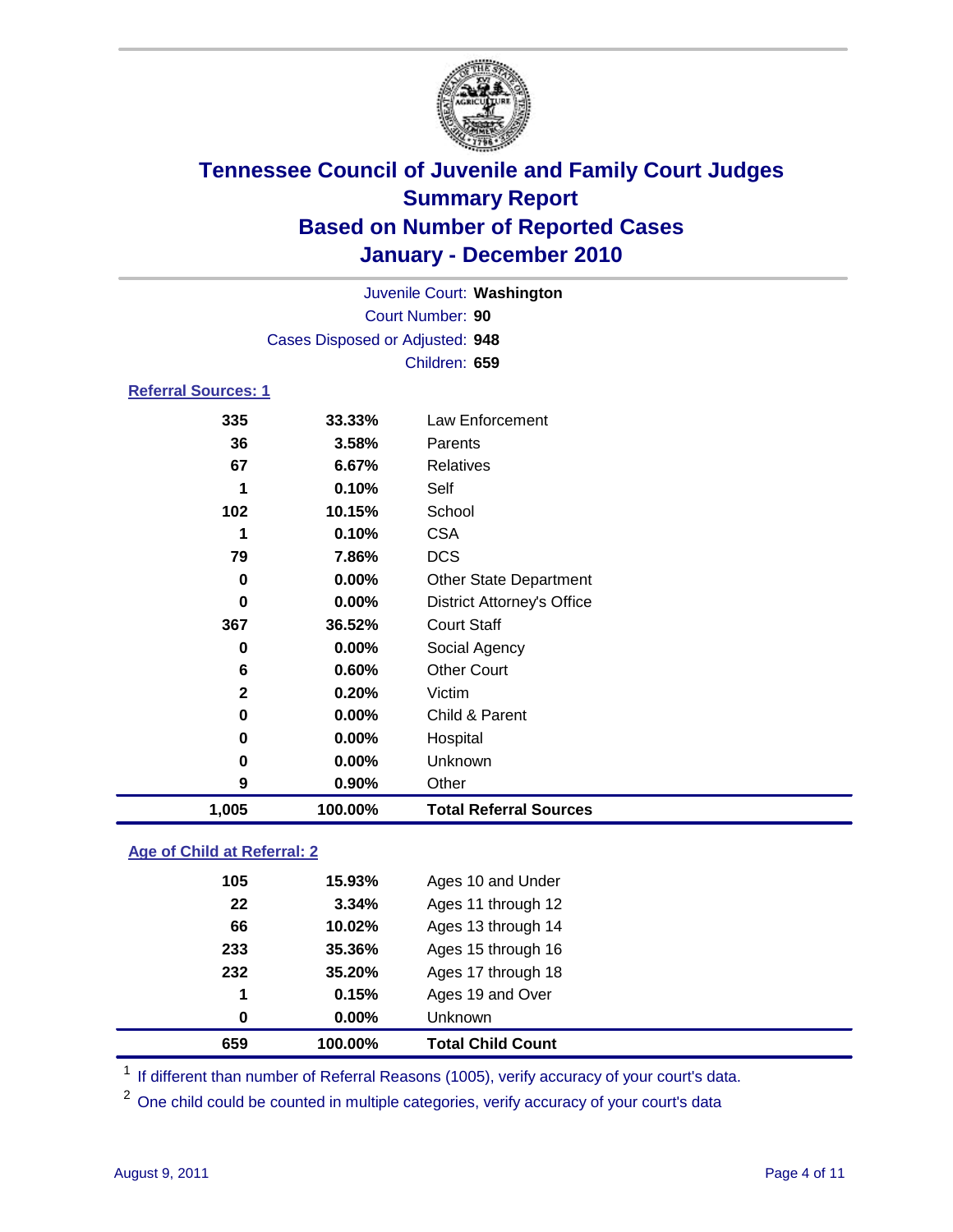

| Juvenile Court: Washington              |                                 |                          |  |  |  |
|-----------------------------------------|---------------------------------|--------------------------|--|--|--|
|                                         | Court Number: 90                |                          |  |  |  |
|                                         | Cases Disposed or Adjusted: 948 |                          |  |  |  |
|                                         |                                 | Children: 659            |  |  |  |
| Sex of Child: 1                         |                                 |                          |  |  |  |
| 409                                     | 62.06%                          | Male                     |  |  |  |
| 250                                     | 37.94%                          | Female                   |  |  |  |
| $\mathbf 0$                             | 0.00%                           | Unknown                  |  |  |  |
| 659                                     | 100.00%                         | <b>Total Child Count</b> |  |  |  |
| Race of Child: 1                        |                                 |                          |  |  |  |
| 642                                     | 97.42%                          | White                    |  |  |  |
| 4                                       | 0.61%                           | African American         |  |  |  |
| $\mathbf 0$                             | 0.00%                           | Native American          |  |  |  |
| 1                                       | 0.15%                           | Asian                    |  |  |  |
| 12                                      | 1.82%                           | Mixed                    |  |  |  |
| $\mathbf 0$                             | 0.00%                           | Unknown                  |  |  |  |
| 659                                     | 100.00%                         | <b>Total Child Count</b> |  |  |  |
| <b>Hispanic Origin: 1</b>               |                                 |                          |  |  |  |
| 11                                      | 1.67%                           | Yes                      |  |  |  |
| 647                                     | 98.18%                          | No                       |  |  |  |
| 1                                       | 0.15%                           | Unknown                  |  |  |  |
| 659                                     | 100.00%                         | <b>Total Child Count</b> |  |  |  |
| <b>School Enrollment of Children: 1</b> |                                 |                          |  |  |  |
| 584                                     | 88.62%                          | Yes                      |  |  |  |
| 73                                      | 11.08%                          | No                       |  |  |  |
| $\overline{\mathbf{2}}$                 | 0.30%                           | Unknown                  |  |  |  |
| 659                                     | 100.00%                         | <b>Total Child Count</b> |  |  |  |

One child could be counted in multiple categories, verify accuracy of your court's data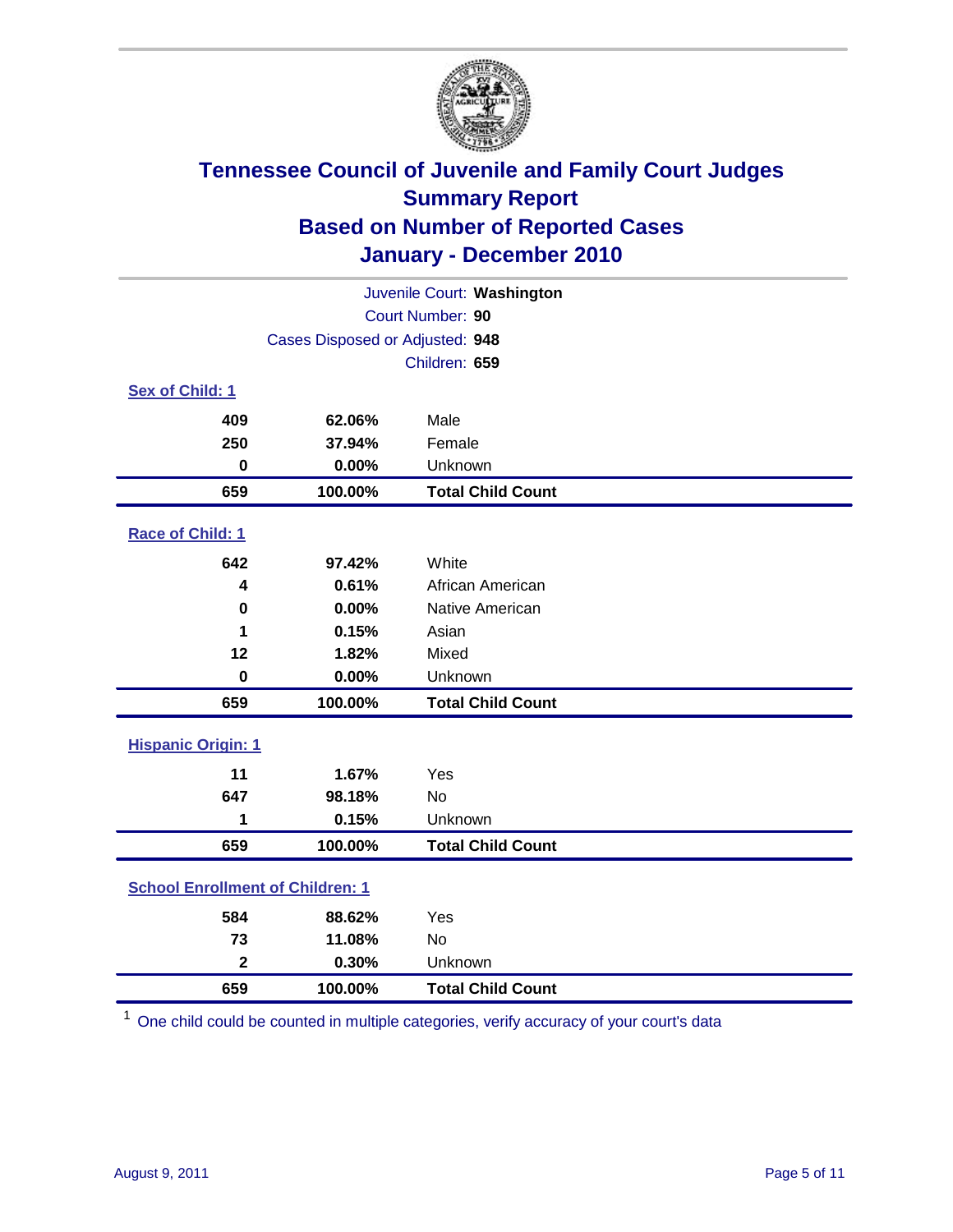

Court Number: **90** Juvenile Court: **Washington** Cases Disposed or Adjusted: **948** Children: **659**

### **Living Arrangement of Child at Time of Referral: 1**

| 659 | 100.00%  | <b>Total Child Count</b>     |
|-----|----------|------------------------------|
| 6   | 0.91%    | Other                        |
| 1   | 0.15%    | <b>Unknown</b>               |
| 1   | 0.15%    | Independent                  |
| 6   | 0.91%    | In an Institution            |
| 0   | $0.00\%$ | In a Residential Center      |
| 0   | $0.00\%$ | In a Group Home              |
| 19  | 2.88%    | With Foster Family           |
| 0   | 0.00%    | With Adoptive Parents        |
| 90  | 13.66%   | <b>With Relatives</b>        |
| 51  | 7.74%    | With Father                  |
| 276 | 41.88%   | With Mother                  |
| 14  | 2.12%    | With Mother and Stepfather   |
| 12  | 1.82%    | With Father and Stepmother   |
| 183 | 27.77%   | With Both Biological Parents |
|     |          |                              |

#### **Type of Detention: 2**

| 948      | 100.00%  | <b>Total Detention Count</b> |  |
|----------|----------|------------------------------|--|
| $\bf{0}$ | 0.00%    | Other                        |  |
| 916      | 96.62%   | Does Not Apply               |  |
| 0        | $0.00\%$ | Unknown                      |  |
| 0        | $0.00\%$ | Psychiatric Hospital         |  |
| 0        | 0.00%    | Jail - No Separation         |  |
| 0        | $0.00\%$ | Jail - Partial Separation    |  |
| 0        | $0.00\%$ | Jail - Complete Separation   |  |
| 32       | 3.38%    | Juvenile Detention Facility  |  |
| 0        | $0.00\%$ | Non-Secure Placement         |  |
|          |          |                              |  |

<sup>1</sup> One child could be counted in multiple categories, verify accuracy of your court's data

<sup>2</sup> If different than number of Cases (948) verify accuracy of your court's data.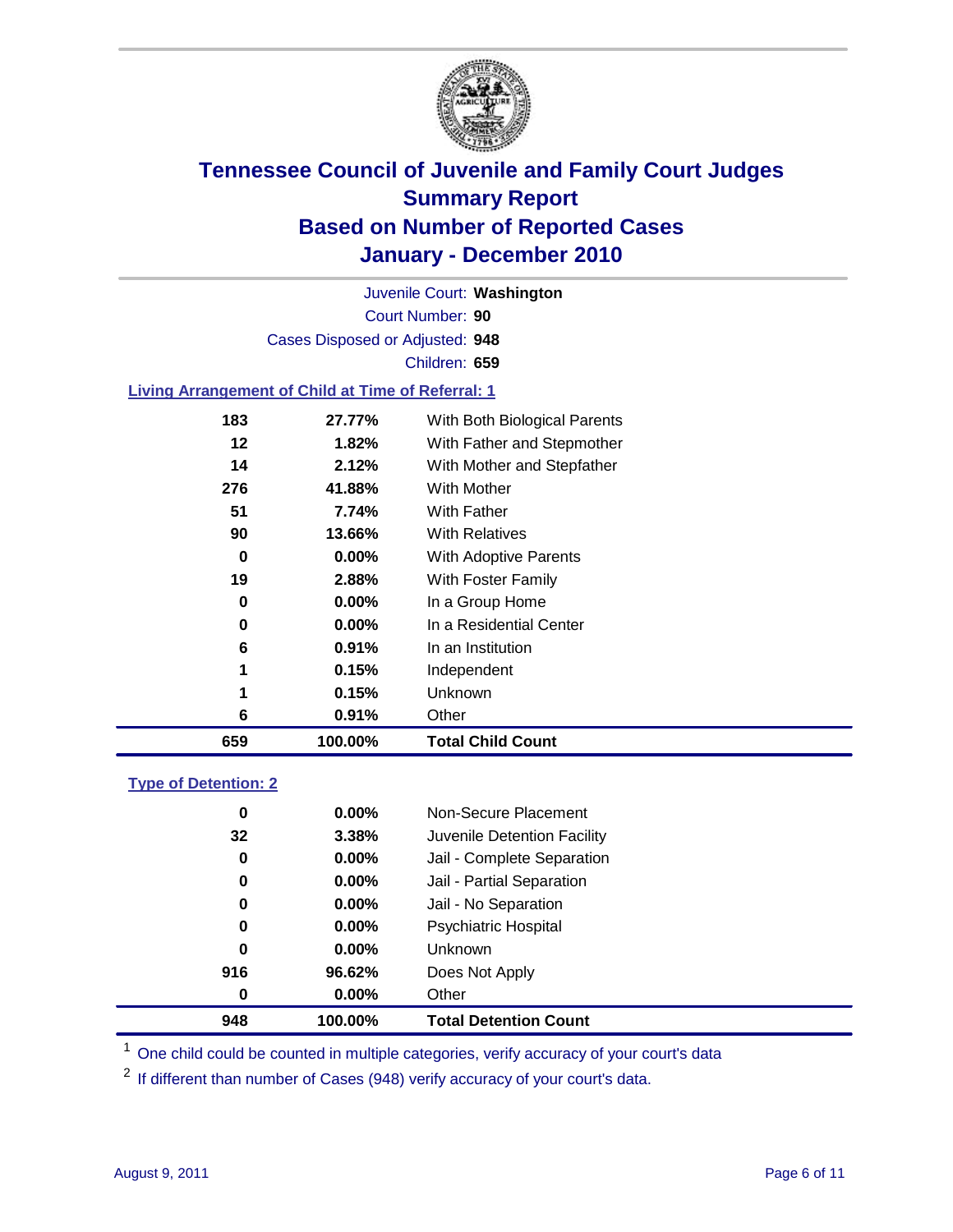

|                                                    | Juvenile Court: Washington      |                                      |  |  |
|----------------------------------------------------|---------------------------------|--------------------------------------|--|--|
|                                                    | Court Number: 90                |                                      |  |  |
|                                                    | Cases Disposed or Adjusted: 948 |                                      |  |  |
|                                                    |                                 | Children: 659                        |  |  |
| <b>Placement After Secure Detention Hearing: 1</b> |                                 |                                      |  |  |
| 26                                                 | 2.74%                           | Returned to Prior Living Arrangement |  |  |
| 3                                                  | 0.32%                           | Juvenile Detention Facility          |  |  |
| 0                                                  | 0.00%                           | Jail                                 |  |  |
| 0                                                  | 0.00%                           | Shelter / Group Home                 |  |  |
| 1                                                  | 0.11%                           | <b>Foster Family Home</b>            |  |  |
| 0                                                  | 0.00%                           | Psychiatric Hospital                 |  |  |
| 0                                                  | 0.00%                           | <b>Unknown</b>                       |  |  |
| 916                                                | 96.62%                          | Does Not Apply                       |  |  |
| $\mathbf 2$                                        | 0.21%                           | Other                                |  |  |
| 948                                                | 100.00%                         | <b>Total Placement Count</b>         |  |  |
|                                                    |                                 |                                      |  |  |
| <b>Intake Actions: 2</b>                           |                                 |                                      |  |  |
| 448                                                | 44.58%                          | <b>Petition Filed</b>                |  |  |
| 1                                                  | 0.10%                           | <b>Motion Filed</b>                  |  |  |
| 201                                                | 20.00%                          | <b>Citation Processed</b>            |  |  |
| 0                                                  | 0.00%                           | Notification of Paternity Processed  |  |  |
| 337                                                | 33.53%                          | Scheduling of Judicial Review        |  |  |
| 0                                                  | 0.00%                           | Scheduling of Administrative Review  |  |  |
| 0                                                  | 0.00%                           | Scheduling of Foster Care Review     |  |  |
| 0                                                  | 0.00%                           | Unknown                              |  |  |
| 0                                                  | 0.00%                           | Does Not Apply                       |  |  |
| 18                                                 | 1.79%                           | Other                                |  |  |
| 1,005                                              | 100.00%                         | <b>Total Intake Count</b>            |  |  |

<sup>1</sup> If different than number of Cases (948) verify accuracy of your court's data.

<sup>2</sup> If different than number of Referral Reasons (1005), verify accuracy of your court's data.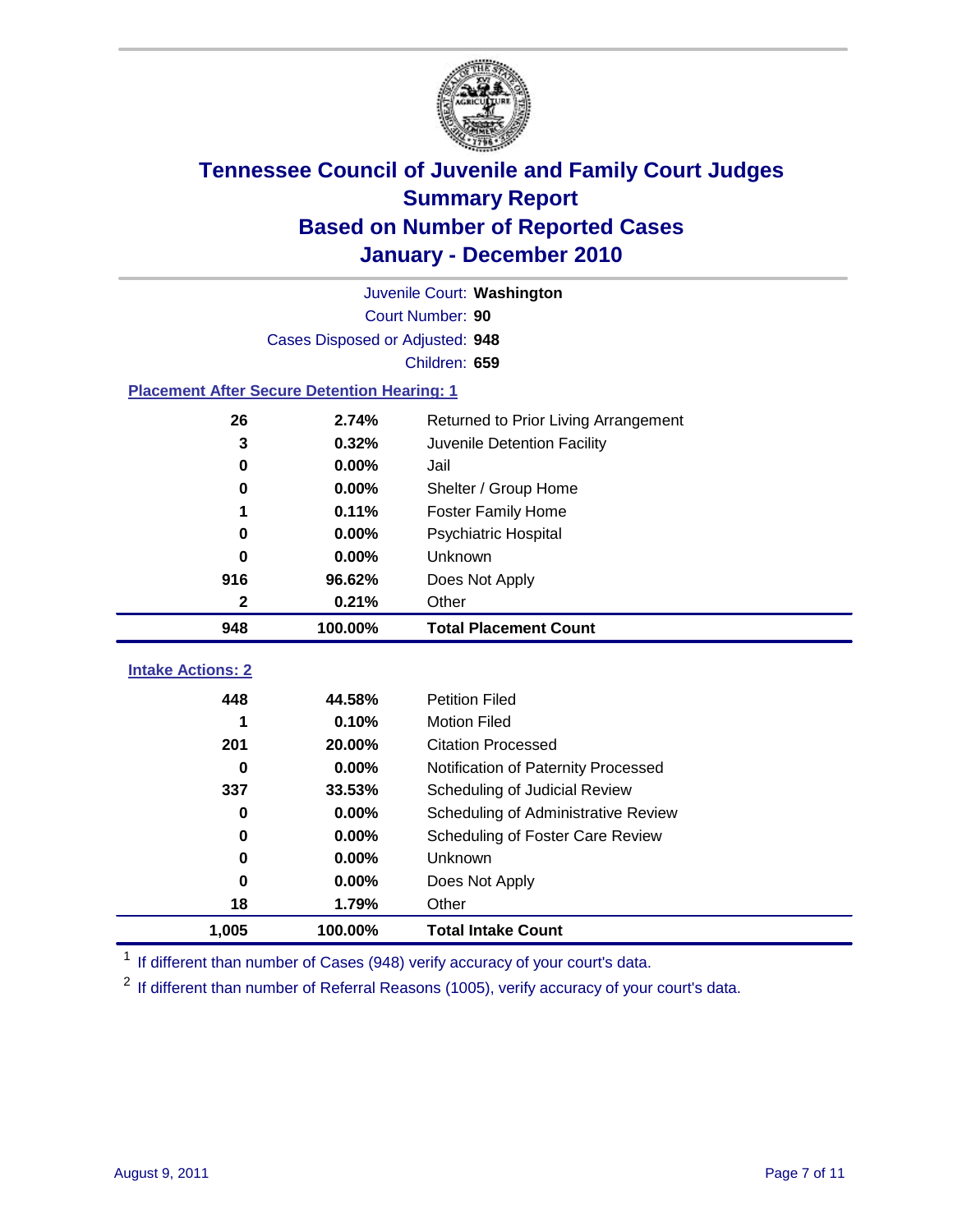

Court Number: **90** Juvenile Court: **Washington** Cases Disposed or Adjusted: **948** Children: **659**

### **Last Grade Completed by Child: 1**

| 659 | 100.00%              | <b>Total Child Count</b>          |  |
|-----|----------------------|-----------------------------------|--|
|     | 0.15%<br>1           | Other                             |  |
| 300 | 45.52%               | Unknown                           |  |
|     | 0.00%<br>0           | Never Attended School             |  |
|     | 8<br>1.21%           | Graduated                         |  |
|     | $\mathbf 2$<br>0.30% | <b>GED</b>                        |  |
|     | 0.00%<br>$\pmb{0}$   | Non-Graded Special Ed             |  |
|     | 9<br>1.37%           | 12th Grade                        |  |
| 81  | 12.29%               | 11th Grade                        |  |
|     | 92<br>13.96%         | 10th Grade                        |  |
| 51  | 7.74%                | 9th Grade                         |  |
| 47  | 7.13%                | 8th Grade                         |  |
|     | 7<br>1.06%           | 7th Grade                         |  |
|     | 0.15%<br>1           | 6th Grade                         |  |
|     | 0.15%<br>1           | 5th Grade                         |  |
|     | 0<br>$0.00\%$        | 4th Grade                         |  |
|     | $0.00\%$<br>$\bf{0}$ | 3rd Grade                         |  |
|     | 3<br>0.46%           | 2nd Grade                         |  |
|     | 0.15%<br>1           | 1st Grade                         |  |
|     | 0<br>0.00%           | Kindergarten                      |  |
| 54  | 8.19%<br>0.15%<br>1  | Too Young for School<br>Preschool |  |

### **Enrolled in Special Education: 1**

| 659 | 100.00%  | <b>Total Child Count</b> |  |
|-----|----------|--------------------------|--|
| 0   | $0.00\%$ | <b>Unknown</b>           |  |
| 653 | 99.09%   | No.                      |  |
| 6   | $0.91\%$ | Yes                      |  |
|     |          |                          |  |

One child could be counted in multiple categories, verify accuracy of your court's data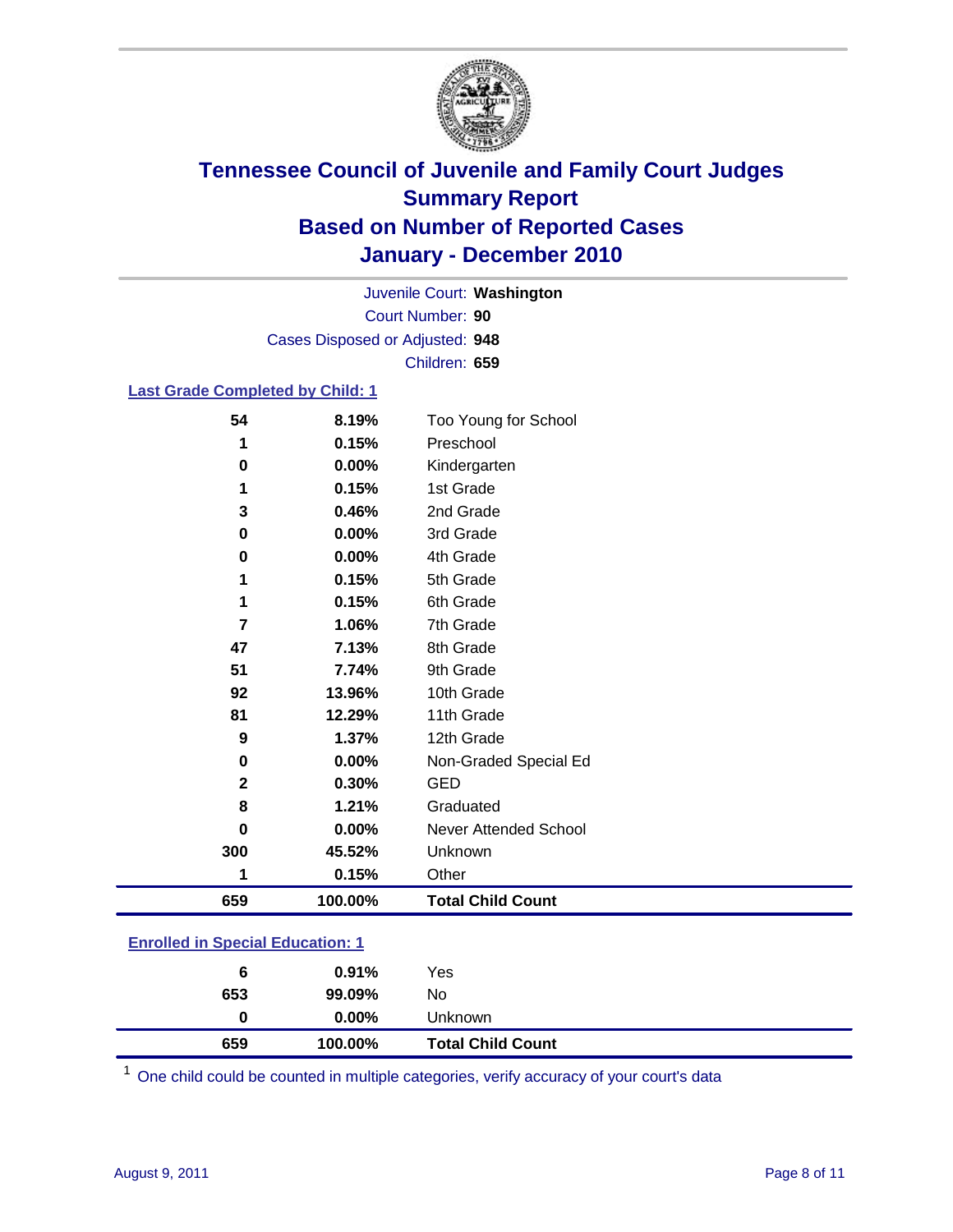

|       |                                 | Juvenile Court: Washington |  |  |  |
|-------|---------------------------------|----------------------------|--|--|--|
|       |                                 | Court Number: 90           |  |  |  |
|       | Cases Disposed or Adjusted: 948 |                            |  |  |  |
|       |                                 | Children: 659              |  |  |  |
|       | <b>Action Executed By: 1</b>    |                            |  |  |  |
| 1,005 | 100.00%                         | Judge                      |  |  |  |
| 0     | $0.00\%$                        | Magistrate                 |  |  |  |
| 0     | $0.00\%$                        | <b>YSO</b>                 |  |  |  |
| 0     | $0.00\%$                        | Other                      |  |  |  |
| 0     | 0.00%                           | Unknown                    |  |  |  |
| 1,005 | 100.00%                         | <b>Total Action Count</b>  |  |  |  |

### **Formal / Informal Actions: 1**

| 391   | 38.91%   | Dismissed                                        |
|-------|----------|--------------------------------------------------|
| 3     | $0.30\%$ | Retired / Nolle Prosequi                         |
| 76    | 7.56%    | <b>Complaint Substantiated Delinquent</b>        |
| 2     | 0.20%    | <b>Complaint Substantiated Status Offender</b>   |
| 3     | 0.30%    | <b>Complaint Substantiated Dependent/Neglect</b> |
| 0     | $0.00\%$ | <b>Complaint Substantiated Abused</b>            |
| 0     | $0.00\%$ | <b>Complaint Substantiated Mentally III</b>      |
| 18    | 1.79%    | Informal Adjustment                              |
| 81    | $8.06\%$ | <b>Pretrial Diversion</b>                        |
| 0     | $0.00\%$ | <b>Transfer to Adult Court Hearing</b>           |
| 0     | $0.00\%$ | Charges Cleared by Transfer to Adult Court       |
| 12    | 1.19%    | Special Proceeding                               |
| 0     | $0.00\%$ | <b>Review Concluded</b>                          |
| 0     | $0.00\%$ | Case Held Open                                   |
| 419   | 41.69%   | Other                                            |
| 0     | $0.00\%$ | <b>Unknown</b>                                   |
| 1,005 | 100.00%  | <b>Total Action Count</b>                        |

<sup>1</sup> If different than number of Referral Reasons (1005), verify accuracy of your court's data.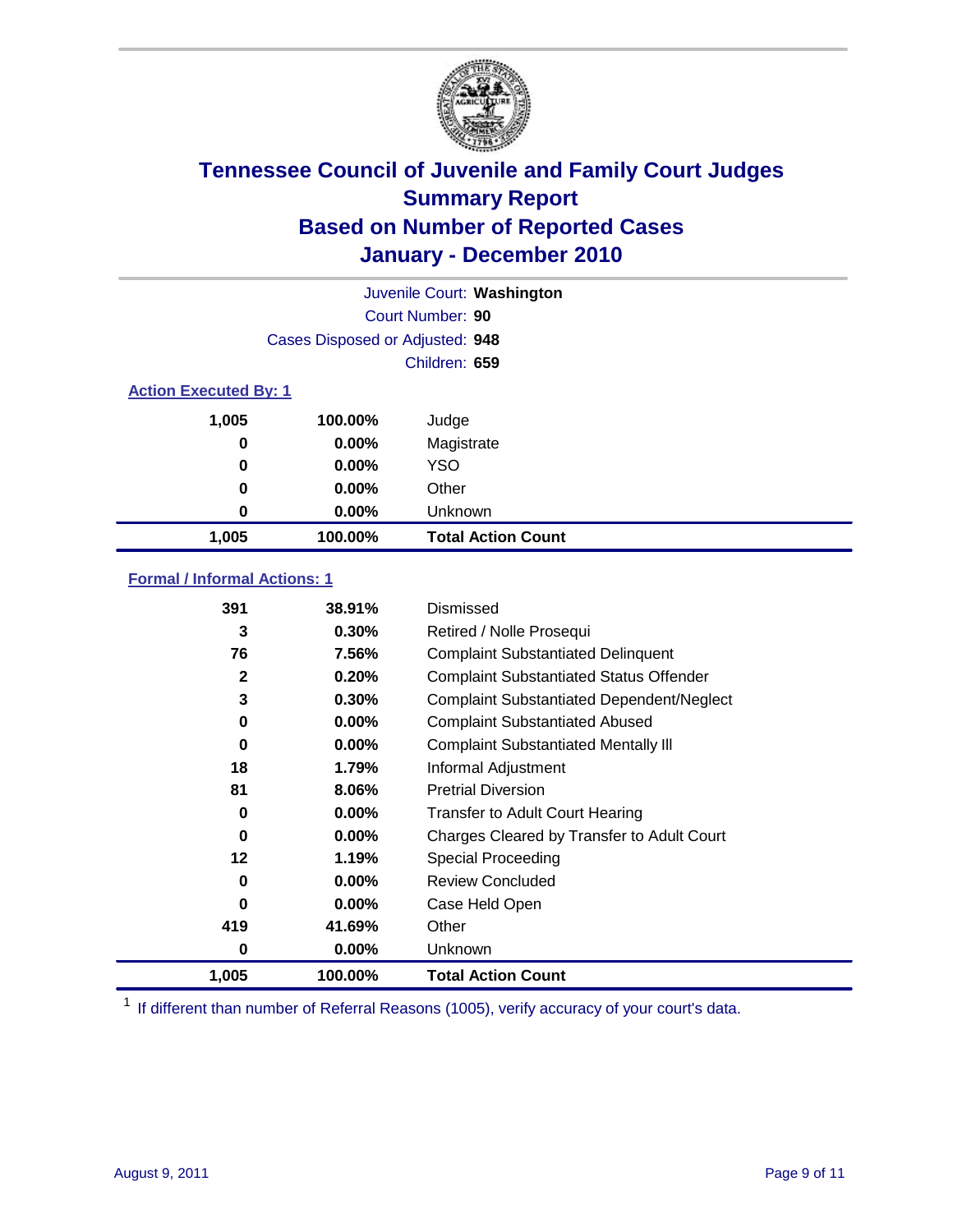

|                       |                                                       | Juvenile Court: Washington                           |  |
|-----------------------|-------------------------------------------------------|------------------------------------------------------|--|
|                       |                                                       | Court Number: 90                                     |  |
|                       | Cases Disposed or Adjusted: 948                       |                                                      |  |
|                       |                                                       | Children: 659                                        |  |
| <b>Case Outcomes:</b> | There can be multiple outcomes for one child or case. |                                                      |  |
| 364                   | 34.63%                                                | <b>Case Dismissed</b>                                |  |
| 0                     | 0.00%                                                 | Case Retired or Nolle Prosequi                       |  |
| 0                     | 0.00%                                                 | Warned / Counseled                                   |  |
| 0                     | 0.00%                                                 | Held Open For Review                                 |  |
| 82                    | 7.80%                                                 | Supervision / Probation to Juvenile Court            |  |
| 0                     | 0.00%                                                 | <b>Probation to Parents</b>                          |  |
| 0                     | 0.00%                                                 | Referral to Another Entity for Supervision / Service |  |
| 5                     | 0.48%                                                 | Referred for Mental Health Counseling                |  |
| 16                    | 1.52%                                                 | Referred for Alcohol and Drug Counseling             |  |
| 0                     | 0.00%                                                 | Referred to Alternative School                       |  |
| 0                     | 0.00%                                                 | Referred to Private Child Agency                     |  |
| 116                   | 11.04%                                                | Referred to Defensive Driving School                 |  |
| 0                     | 0.00%                                                 | Referred to Alcohol Safety School                    |  |
| 0                     | 0.00%                                                 | Referred to Juvenile Court Education-Based Program   |  |
| 0                     | 0.00%                                                 | Driver's License Held Informally                     |  |
| 0                     | 0.00%                                                 | <b>Voluntary Placement with DMHMR</b>                |  |
| 0                     | 0.00%                                                 | <b>Private Mental Health Placement</b>               |  |
| 0                     | 0.00%                                                 | <b>Private MR Placement</b>                          |  |
| 0                     | 0.00%                                                 | Placement with City/County Agency/Facility           |  |
| 0                     | 0.00%                                                 | Placement with Relative / Other Individual           |  |
| 30                    | 2.85%                                                 | Fine                                                 |  |
| 27                    | 2.57%                                                 | <b>Public Service</b>                                |  |
| 9                     | 0.86%                                                 | Restitution                                          |  |
| 0                     | 0.00%                                                 | <b>Runaway Returned</b>                              |  |
| 0                     | 0.00%                                                 | No Contact Order                                     |  |
| 0                     | 0.00%                                                 | Injunction Other than No Contact Order               |  |
| 5                     | 0.48%                                                 | <b>House Arrest</b>                                  |  |
| 0                     | 0.00%                                                 | <b>Court Defined Curfew</b>                          |  |
| 1                     | 0.10%                                                 | Dismissed from Informal Adjustment                   |  |
| 4                     | 0.38%                                                 | <b>Dismissed from Pretrial Diversion</b>             |  |
| 56                    | 5.33%                                                 | Released from Probation                              |  |
| 0                     | 0.00%                                                 | <b>Transferred to Adult Court</b>                    |  |
| 0                     | 0.00%                                                 | <b>DMHMR Involuntary Commitment</b>                  |  |